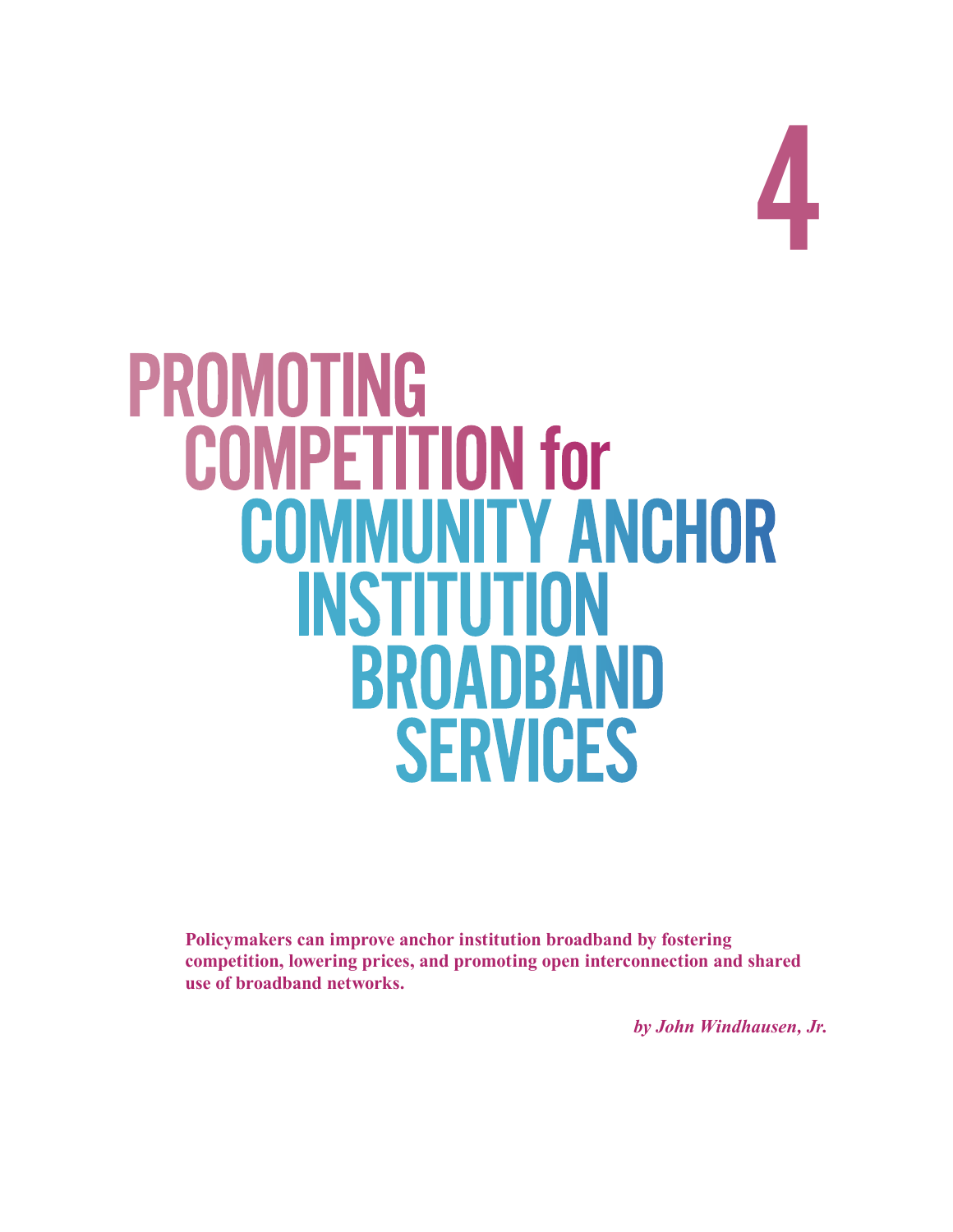The SHLB Broadband Action Plan includes the following:

Connecting Anchor Institutions: A Vision of Our Future

- 1 Broadband Needs Assessment and Planning for Community Anchor Institutions
- 2 Wi-Fi and Wireless Networking for Community Anchor Institutions
- 3 Partnerships, Sharing, and Community Anchor Institution Broadband

### 4 Promoting Competition for Community Anchor Institution Broadband Services

**John Windhausen, Jr**. is Executive Director of the Schools, Health & Libraries Broadband (SHLB) Coalition. In prior years, he served as President of a telecommunications trade association in Washington D.C., as senior counsel to the United States Senate Commerce Committee working for Senator Hollings (D-SC) and Senator Inouye (D-HI), and as a staff attorney at the Federal Communications Commission. Windhausen graduated from Yale University and the UCLA School of Law.

- 5 Broadband Infrastructure Policy and Community Anchor Institutions
- 6 Community Anchor Institutions Served by Government and Non-Profit Fiber Networks
- 7 Broadband Subsidies for Community Anchor Institutions
- 8 Government Funding for Broadband Network Providers Serving Community Anchor Institutions
- 9 Rural Broadband Programs and Community Anchor Institutions
- 10 Community Anchor Institutions and Residential Broadband Adoption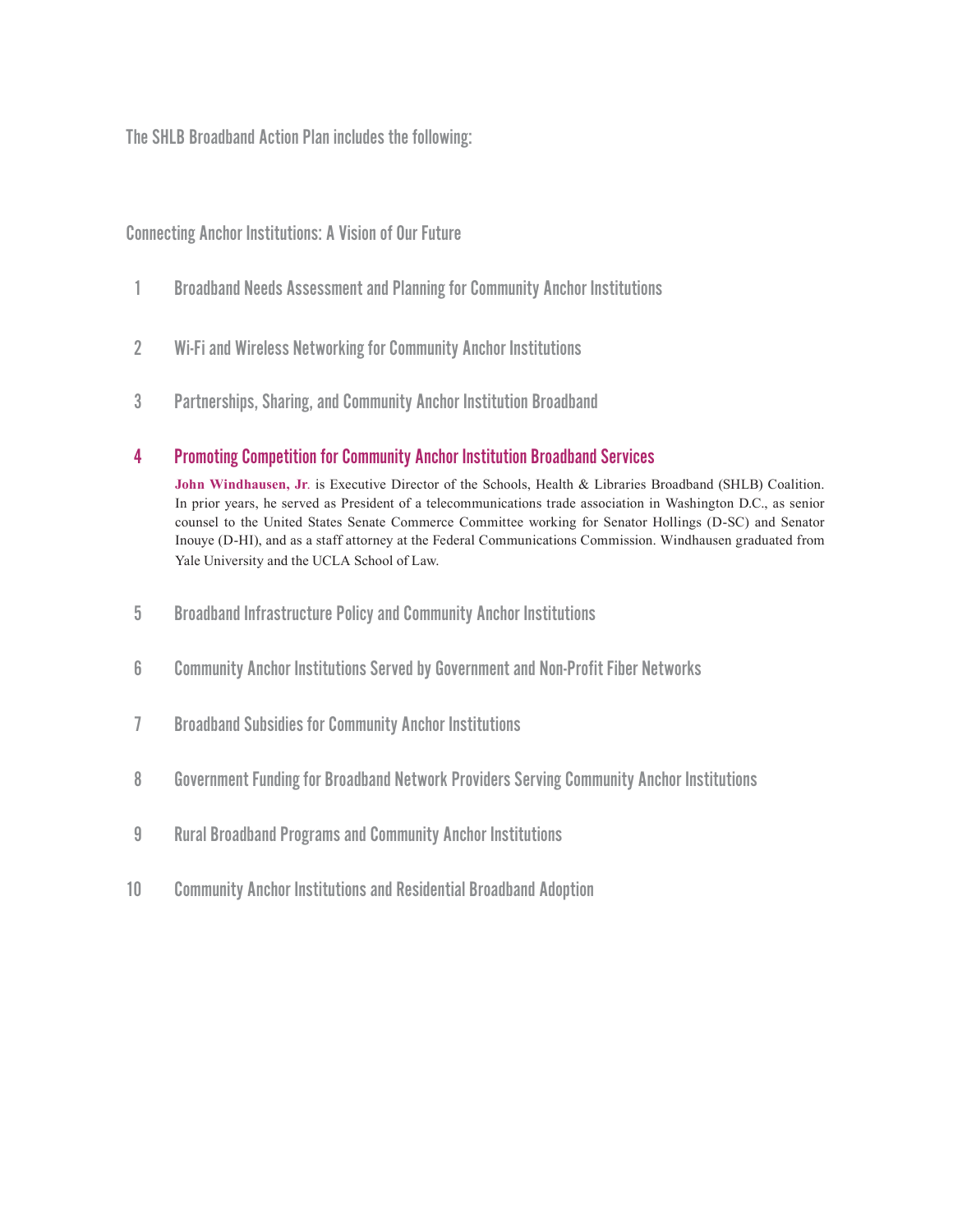# **Introduction**

Many studies show that competition breeds greater investment in broadband networks, more jobs, innovation, lower prices and higher quality customer service.<sup>1</sup> Yet many anchor institutions still have only one choice for their broadband provider, and the lack of competitive choices hampers anchor institutions' ability to acquire high-capacity broadband at affordable prices. Policymakers can address the shortage of competition by making it easier for new broadband providers to enter the market; requiring more bidders for E-rate services; ensuring that existing networks are open to interconnection to competitive providers; reducing prices of wholesale access to existing infrastructure and services that competitors need to expand their networks; and promoting network sharing.

## Federal Policymakers Are Promoting Competition in the E-rate Program

In its December 2014 E-rate modernization order, the Federal Communications Commission (FCC) found that many schools and libraries only receive one response, or no responses, after they issue a request for proposal (RFP) seeking service.<sup>2</sup> According to a survey of school districts by the Consortium for School Networking (CoSN), 29 percent of schools (38 percent of rural schools) report having one or no qualified bidders for Internet services.<sup>3</sup> The Research and Education Network in Missouri (MOREnet) found that 30 percent of the RFPs issued by schools in Missouri received either one bid or no bids at all, most of them in rural areas.4 Similarly, more than one-third of U.S. public libraries (and 41 percent of rural libraries) report they cannot improve their broadband connectivity because they already are at the maximum speed available to them  $5$ 

The FCC has worked to address this lack of competition in rural areas by requiring broadband companies that receive financial support from the FCC's Connect America Fund to respond to E-rate RFPs. The FCC found, "In high-cost, hard to serve areas, we expect that recipients of high-cost support will be best situated to offer affordable broadband service to eligible schools and libraries. Obligating these recipients to offer affordable services to schools and libraries in high-cost areas increases the likelihood that schools and libraries will receive affordable broadband service at the lowest cost to the E-rate program."6 In addition, the FCC also equalized the treatment of lit and dark fiber, allowing schools and libraries the option of deploying their own broadband networks, giving them another (competitive) alternative for their broadband needs.7

## Anchor Institutions Benefit from Open Access and Interconnection Policies

Open access and interconnection policies can open markets to non-traditional providers and promote competition. The American Recovery and Reinvestment Act (ARRA) required Broadband Technology Opportunities Program (BTOP) funding recipients to comply with open access and interconnection policies.<sup>8</sup> The theory was that building "open middle-mile" networks to anchor institutions could make it easier for other competitive providers to build out last-mile networks, not only to the anchor institutions, but also to the rest of the community, including residential users. The evidence shows that this theory has worked. To date, BTOP grant recipients have reached over 800 interconnection agreements with other providers. As ASR Analytics (ASR) describes it in a National Telecommunications and Information Administration-funded BTOP impact study:

Through open access policies and network architecture, these projects provided the means for third-party middle-mile and last-mile providers to use the BTOP-funded infrastructure to expand their future reach into unserved and underserved areas. BTOP infrastructure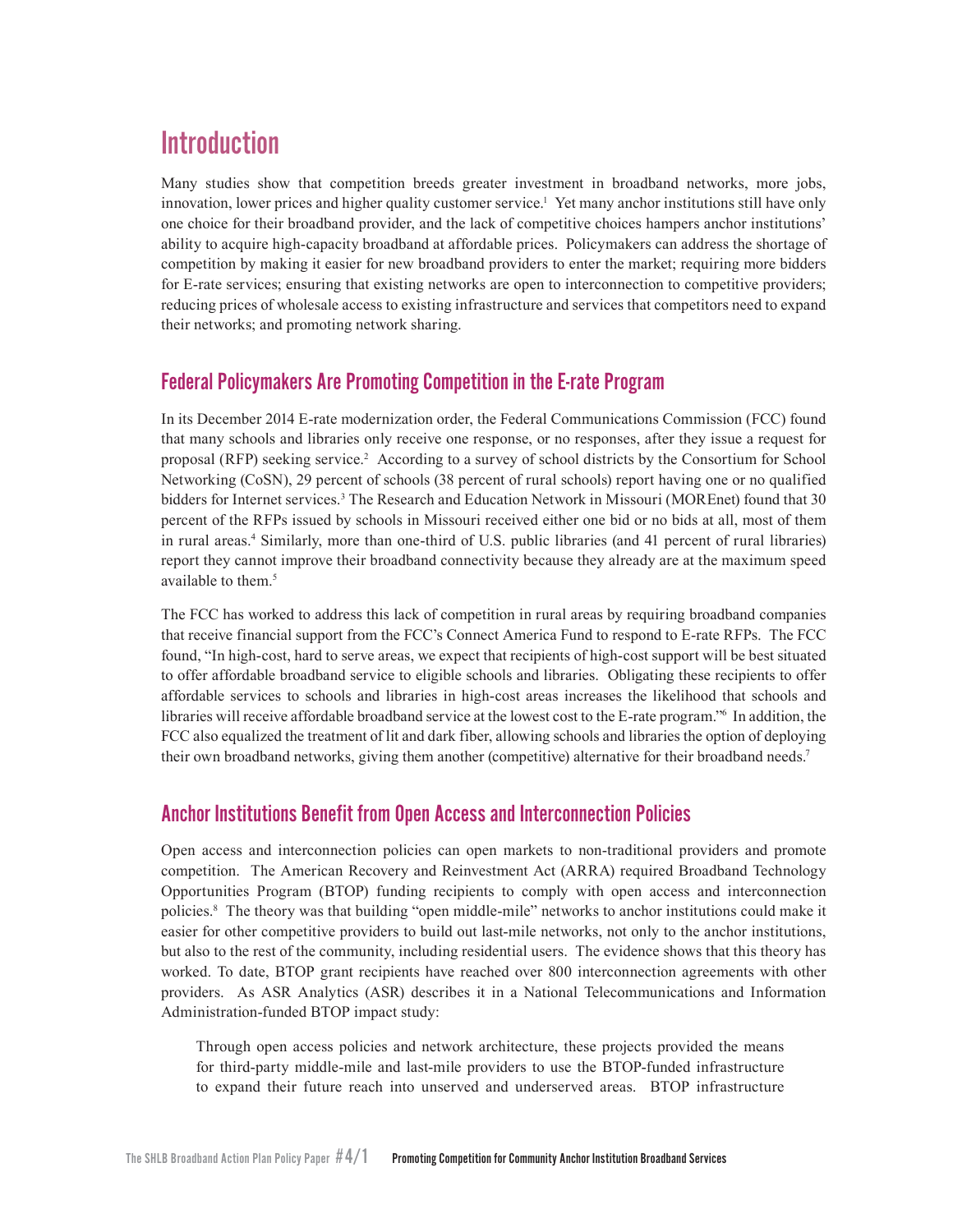also provided means for service providers to improve the redundancy of their networks by expanding route diversity to new Internet peering points and improving traffic routing. The increased reliability facilitated by the BTOP infrastructure is a key feature in attracting businesses to the areas served by BTOP infrastructure grants.<sup>9</sup>

Admittedly, it takes open access policies a few years to have an impact, in part because the network needs to be deployed across a large enough footprint to impact the market. Nevertheless, in its 2014 report, three years after the BTOP projects began to deploy, ASR found a yearly increase in GDP in the areas served by the new broadband investment of between \$5.7 billion to \$21.1 billion. ASR also found that anchor institutions achieved significant cost reductions:

Community anchor institutions served by BTOP infrastructure experienced a decline in broadband prices of approximately 95 percent, regardless of institution type. As an example of the potential importance of price reductions of this size, K-12 schools connected by BTOP grantees could experience a cost difference of \$2 billion annually… 10

ASR also noted that many interconnection agreements were still being negotiated and that it would take time for last-mile build-out to occur.

To expedite competition by last-mile providers, one state provides discounted access to its middle-mile network. The Maine Fiber Company (MFC), which owns the Three Ring Binder, a BTOP-funded project, announced rate reductions for more than half of its network starting in January 2016. These offers include no payments

> due during the critical first two years when last-mile providers face the most severe funding challenges.<sup>11</sup>

## Many anchor institutions still have only one choice for their broadband provider.

The UC2B project in Champaign-Urbana, Illinois, provides another important example of the benefits of open access for community anchors. This BTOP-funded middle-mile project connected 294 anchor institutions and over 1,000 households to a fiber network. UC2B then initiated a competitive bidding process for a broadband

and video service provider to expand and operate the network. The contract was recently awarded to iTV3, which will: 1) invest tens of millions of dollars to build gigabit fiber in areas of the city where at least 50 percent of potential customers commit to signing up for service, 2) offer wholesale access on the network to competing broadband providers, and 3) make unused capacity available to other providers to serve communities that iTV3 does not serve.<sup>12</sup>

The City of Sanford, Maine, has proposed to build the largest municipal fiber network in that state. Sanford intends to build a 32-mile fiber and open access network that will allow multiple ISPs to provide services. The city will partner with the Maine-based company Great Works Internet (GWI). The city's Economic Growth Council is a major driving force behind the public-private project that is estimated to generate between \$47 million and \$192 million in economic benefits over the next decade. The city expects to pay for the network, in part, through cost savings from signing long-term contracts with community anchor institutions. These anchor customers will pay significantly less than what they had been paying traditional commercial providers.13

### The FCCShould Consider Price Controls on Special Access Services

Special access (and, more recently, Business Data Services) is the term used to describe direct, point-topoint data connections over both traditional copper telephone and fiber networks. According to the FCC, special access services are used by businesses, schools, libraries, and other institutions of state and local government.14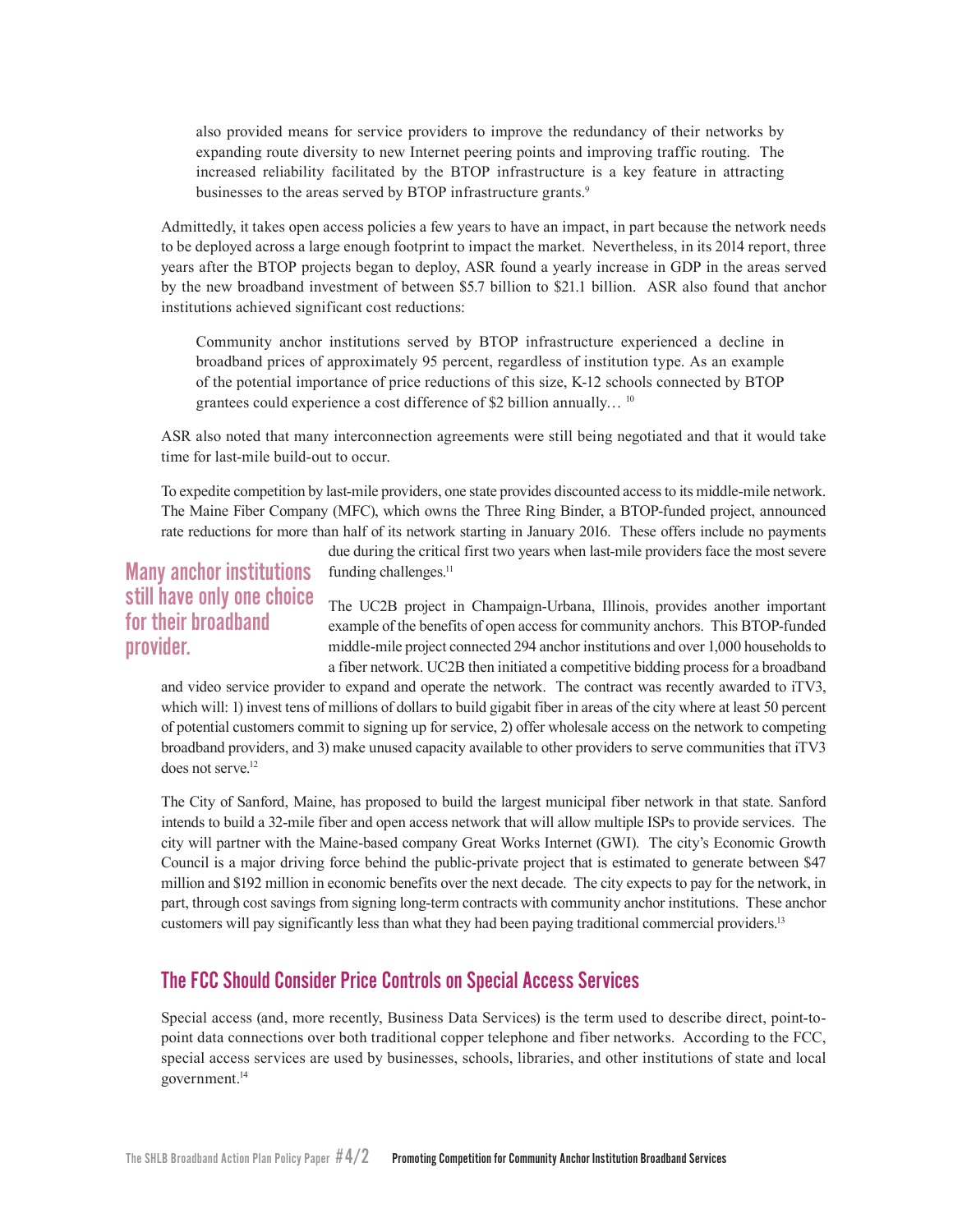The Communications Act requires that prices for special access services must be "just and reasonable." There is evidence that special access prices are much higher than they should be. The FCC deregulated special access pricing over a decade ago based on the expectation that competition would develop, but many claim that competitive networks simply do not exist for most locations.

Some analogize the impact of special access service prices to the price of a barrel of oil. When oil prices increase, so do gasoline prices, home heating prices, and even taxi cab rates. Similarly, high prices for special access services impact the rates consumers pay for home Internet connections, for wireless data plans, and even for basic telephone service. Special access services are an input to virtually every other communications and broadband service cost.

Special access prices also affect competition. Competitive local exchange carriers (CLECs) often lease special access circuits from large incumbent providers because CLECs do not have their own facilities to serve schools, libraries, hospitals, and government offices. Competitive carriers say reducing prices for special access services will encourage them to lease circuits and enter new markets, thus increasing competition.

These competitive providers allege that high prices for dedicated (point-to-point) circuits from incumbent companies thwart the rollout of advanced networks to new markets.15 They have called upon the FCC

Lack of competitive choices hampers anchor institutions' ability to acquire high-capacity broadband at affordable prices.

to place greater price controls over incumbents' special access prices in order to promote competition. The FCC is considering renewing price controls over telephone companies' special access services.

AT&T has criticized the FCC's investigation, saying that competitors have a wide array of choices for special access services, and that rate regulation of special access services would discourage them from expanding their broadband networks. But Level3, a competitor, notes that there are not, in fact, many competitive providers of special access services and that AT&T has a virtual

monopoly on high-capacity networks to many buildings in its service area. For instance, Level3 claims that there are approximately 20 million business buildings across the country, and Level3 has only connected 30,000 buildings with lit fiber. Level3 must purchase special access services from the one and only other provider of data services if it wants to provide competitive services to the other buildings that it does not serve with its own fiber.

The FCC is expected to make a decision about the pricing for these special access services later in 2016.

#### Shared Networks Can Facilitate Lower Prices for All Anchor Institutions

The National Broadband Plan spoke eloquently about the value of sharing networks across sectors:

[Government policies] frequently drive institutions to use dedicated, single-purpose networks that are not available for broader community use… These restrictions make it difficult to expand and share broadband with other community institutions in the most cost-effective way. This problem is especially acute in rural areas and Tribal lands where broadband may only be available and affordable to residents and small businesses in a community if the fiber optic infrastructure in that town is shared not only by commercial users but also by the local hospital, government office and school system. Because broadband networks—particularly fiber optic networks—demonstrate large economies of scale, bulk purchasing arrangements for forms of connectivity like second-mile and middle-mile access can drive down the per-megabit cost of such access considerably. As a result, policy restrictions that impede the ability of school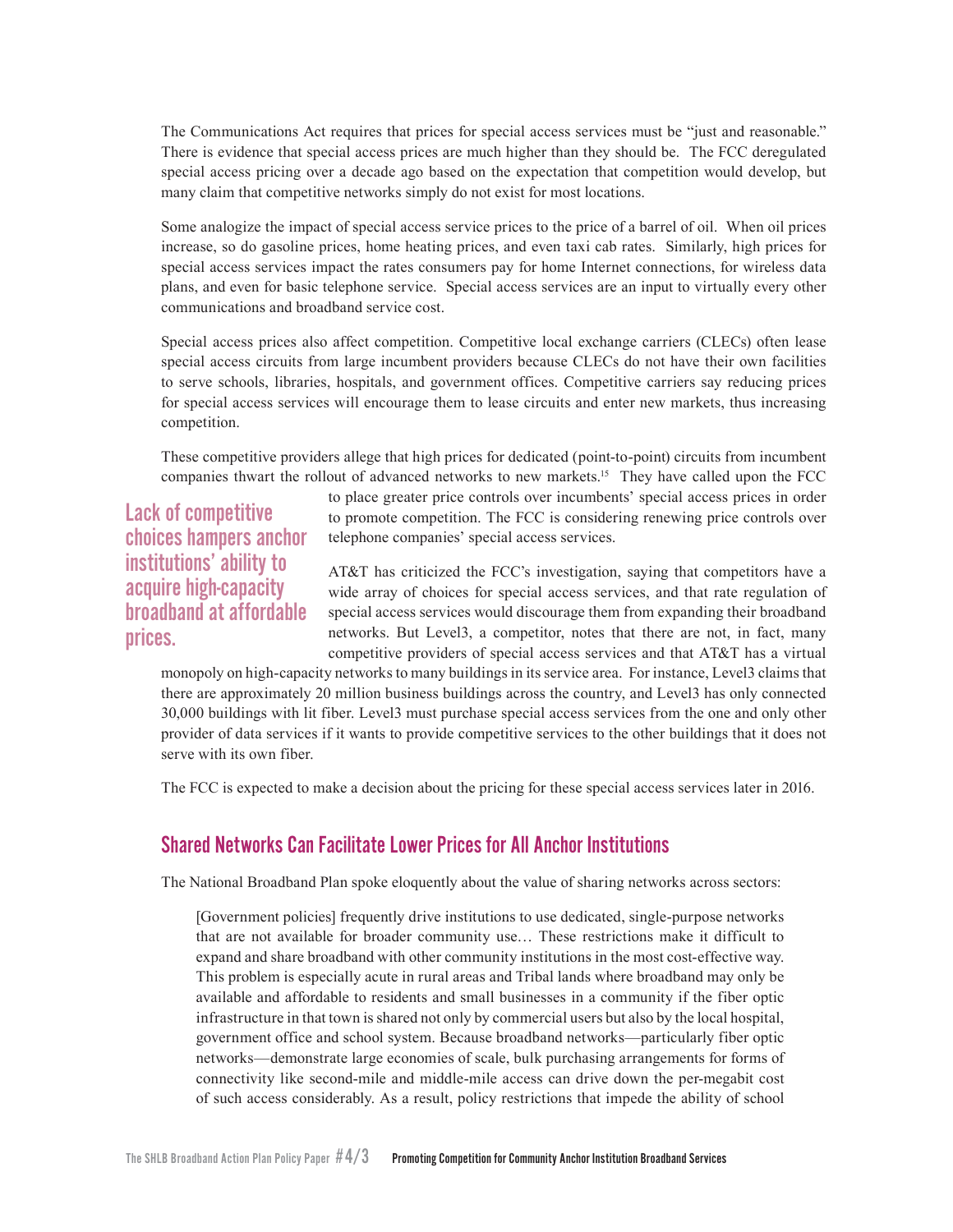networks funded by E-rate to share capacity with hospitals funded by the Rural Health Care program, or the public safety system, which may be funded by state and other federal sources, drive up the cost of connectivity for those institutions and for others in the community.<sup>16</sup>

There are several examples of communities that are building shared networks to support multiple kinds of users, such as:

- **●** Danville (Virginia) built the nation's first open access fiber network beginning in 2007. The nDanville Network is a public-private partnership with the city and the electric utility. The network now serves the needs of the electric utility, the school systems, and the medical community. Private sector service providers use the nDanville Network to provide Internet access to businesses and residential consumers.17
- **●** Bell County (Texas) designed and installed a countywide fiber optic system to provide connectivity to county offices, local colleges, the regional medical center, and Fort Hood, a military base. This shared fiber network is the key to Bell County's consolidated 911 communications center, allowing remote court testimony by doctors and promoting collaboration between city law enforcement agencies and prosecutors.<sup>18</sup>
- **●** Harford County (Maryland) began deploying its own countywide fiber network in 2014. The network services 108 sites, including schools, libraries, volunteer fire companies, county and public school administration buildings, Harford County Transit, police departments in Bel Air and Havre de Grace, county and municipal water and sewer facilities, and the county's backup 911 center. The network builds off of the OneMaryland Network that was built across the state with BTOP funds. The county estimates that it will save about \$1 million a year by having its own communications network, freeing it from depending on traditional Internet service providers.<sup>19</sup>

# **Recommendations**

#### **Federal policymakers can:**

- **●** Enforce the new requirement that Connect America Fund recipients must bid in response to an E-rate RFP issued by a school or library.
- **●** Place limits on the pricing for special access services to promote greater competition.
- **●** Eliminate barriers that prevent anchor institutions from sharing their networks with other anchors and with the surrounding residential community to improve the availability of broadband for everyone.
- **●** Ensure that any new Federally-funded investments in broadband infrastructure have open access provisions similar to those in the BTOP program.
- Develop mechanisms and incentives to harmonize the E-rate, Healthcare Connect Fund and Connect America Fund investments to promote shared use and prevent funding of duplicative infrastructure.

#### **State and Local Policymakers can:**

- **●** Promote open access networks that are open to interconnection and shared use, in order to promote economic development and aggregated demand, especially in rural areas.
- **●** Facilitate building of municipal and competitive networks off of state middle-mile networks, perhaps by offering discounted access to the middle-mile network.
- **●** Coordinate the shared use of fiber networks serving the needs of police, public safety, government offices, schools, libraries, public media, and other anchor institutions.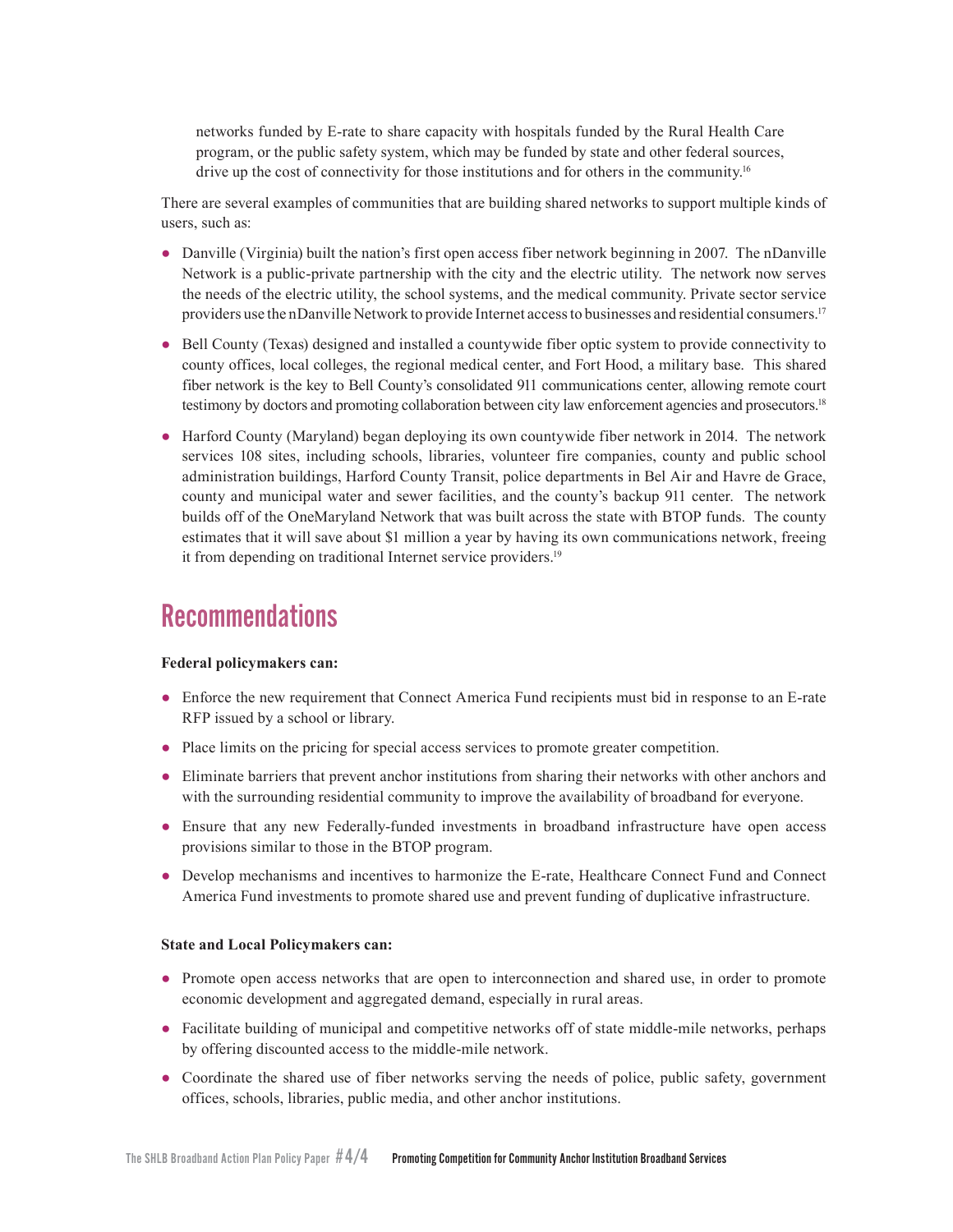# **Endnotes**

1 See, for example, Susan Gately and Helen Golding, The Benefits of a Competitive Business Broadband Market (S M Gately Consulting LLC, April 2013) <http://tinyurl.com/jt95wc3>; The Executive Office of the White House, Community-based Broadband Solutions: The Benefits of Competition and Choice for Community Development and HighSpeed Internet Access (January 2015) [http://tinyurl.com/](http://tinyurl.com/jgk38nk) [jgk38nk;](http://tinyurl.com/jgk38nk) and Nathan Newman, "The Benefits of Robust Wired and Wireless Networks," Economic Policy Institute (November 30, 2011) <http://www.epi.org/files/2011/bp332.pdf>

2 Federal Communications Commission, Modernizing the E-rate Program for Schools and Libraries (WC Docket No. 13-184), Second Report and Order and Order on Reconsideration, Dec. 19, 2014 at ¶ 4. (FCC 2nd E-rate Order)

3 Consortium for School Networking, CoSN's 2015 Annual E-rate and Infrastructure Survey, (October 2015) [http://www.cosn.org/](http://www.cosn.org/Infrastructure2015) [Infrastructure2015](http://www.cosn.org/Infrastructure2015)

John Gillispie, Comments in the Matter of Modernizing the E-rate Program for Schools and Libraries, Missouri Research and Education Network (April 7, 2013)<http://apps.fcc.gov/ecfs/document/view?id=7521097116>

5 Bertot, J.C., Real, B., Lee, J., McDermott, A.J., & Jaeger, P.T. (2015). 2014 Digital Inclusion Survey: Findings and Results. College Park, MD: Information Policy & Access Center, University of Maryland College Park. Available at [http://digitalinclusion.umd.edu/sites/](http://digitalinclusion.umd.edu/sites/default/files/BroadbandBrief2015_1.pdf) [default/files/BroadbandBrief2015\\_1.pdf](http://digitalinclusion.umd.edu/sites/default/files/BroadbandBrief2015_1.pdf)

6 FCC 2nd E-rate Order at ¶ 63.

7 Danielle Kehl, "FCC's New E-rate Order Brings More Money, Better Rules Supporting Fiber Investment," New America (January 15, 2015)<http://www.edcentral.org/fccnewrate/>

8 American Recovery and Reinvestment Act of 2009 Sec 6001 (j), Public Law 111-5 (February 17, 2009).

9 ASR Analytics, Final Report: Social and Economic Impacts of the Broadband Technology Opportunities Program (September 15, 2014) [https://www.ntia.doc.gov/files/ntia/publications/asr\\_final\\_report.pdf](https://www.ntia.doc.gov/files/ntia/publications/asr_final_report.pdf)

10 Ibid., at 4.

11 J. Craig Anderson, "Maine Fiber to offer deep discounts on rural broadband," Portland Press Herald (November 13, 2015) [http://www.](http://www.pressherald.com/2015/11/13/maine-fiber-to-offer-deep-discounts-on-rural-broadband/) [pressherald.com/2015/11/13/maine-fiber-to-offer-deep-discounts-on-rural-broadband/](http://www.pressherald.com/2015/11/13/maine-fiber-to-offer-deep-discounts-on-rural-broadband/)

12 Joan Engebretson, "Urbana/ Champaign Gigabit Network Will Be Open Access," Telecompetitor (June 2, 2014) [http://www.](http://www.telecompetitor.com/urbana-champaign-gigabit-network-will-open-access/) [telecompetitor.com/urbana-champaign-gigabit-network-will-open-access/](http://www.telecompetitor.com/urbana-champaign-gigabit-network-will-open-access/)

13 Christopher Mitchell, "Maine House Representative Pushes for Better Internet Access," Community Broadband Networks (December 8, 2015) [http://muninetworks.org/content/maine-house-representative-pushes-better-internet-access-community-broadband](http://muninetworks.org/content/maine-house-representative-pushes-better-internet-access-community-broadband-bits-podcast-18)[bits-podcast-18](http://muninetworks.org/content/maine-house-representative-pushes-better-internet-access-community-broadband-bits-podcast-18)

14 Federal Communications Commission, In the Matter of Special Access for Price Cap Local Exchange Carriers, Report and Order (WC Docket 05-25) (September 18, 2013).

15 See John T. Nakahata, Comments of Windstream Services, LLC, WC Docket 05-25, Jan. 27, 2016 [http://apps.fcc.gov/ecfs/comment/](http://apps.fcc.gov/ecfs/comment/view?id=60001386514) [view?id=60001386514](http://apps.fcc.gov/ecfs/comment/view?id=60001386514): "Windstream's competitive operations typically must rely on other [broadband providers'] existing infrastructure in the last-mile…. Without such access on just and reasonable terms, Windstream will not be able to continue to be a nationwide provider of complex communications solutions to large, medium, and small businesses; federal, state, and local governments and agencies; schools; and healthcare providers."

16 Federal Communications Commission, Connecting America: The National Broadband Plan, (March 2010) [https://transition.fcc.gov/](https://transition.fcc.gov/national-broadband-plan/national-broadband-plan.pdf) [national-broadband-plan/national-broadband-plan.pdf](https://transition.fcc.gov/national-broadband-plan/national-broadband-plan.pdf)

17 "nDanville: Connecting Danville to the Future" <http://www.danville-va.gov/DocumentCenter/Home/View/1859>last accessed May 27, 2016.

18 Bell County 10G Shared Fiber Optic Infrastructure [www.bellcountytx.com/departments/technology\\_services1/docs/Shared\\_Fiber\\_](www.bellcountytx.com/departments/technology_services1/docs/Shared_Fiber_Optic_Instructure.pdf) [Optic\\_Instructure.pdf](www.bellcountytx.com/departments/technology_services1/docs/Shared_Fiber_Optic_Instructure.pdf) last accessed May 27, 2016.

19 David Anderson, "Harford's new HMAN fiber-optic network goes live," The Baltimore Sun (May 22, 2014) [http://www.baltimoresun.](http://www.baltimoresun.com/news/maryland/harford/belair/ph-ag-hman-presser-0523-20140522-story.html) [com/news/maryland/harford/belair/ph-ag-hman-presser-0523-20140522-story.html](http://www.baltimoresun.com/news/maryland/harford/belair/ph-ag-hman-presser-0523-20140522-story.html)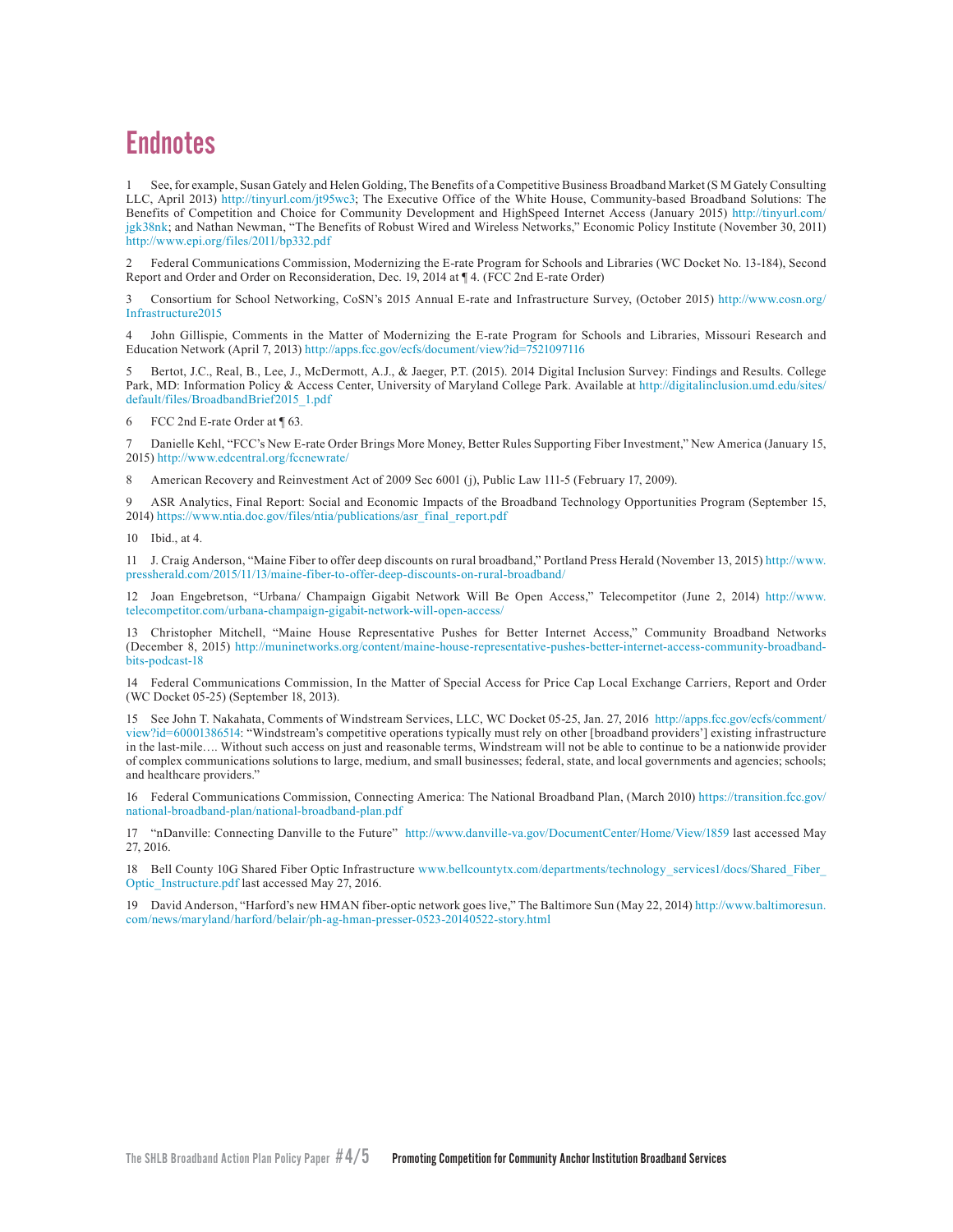# open, affordable, **HIGH-CAPACITY BROADBAND for COMMUNITY ANCHOR INSTITUTIONS**<br>IS AN ATTAINABLE GOAL, BUT ONLY IF WE REACH TOGETHER.

# SHARE

Share on social media about SHLB's Broadband Action Plan and the Grow2Gig+ Campaign.

Tweet [@SHLBCoalition](https://twitter.com/SHLBCoalition) and follow using [#Grow2Gig](https://twitter.com/search?q=%23grow2gig&src=typd). Follow us on [Facebook](https://www.facebook.com/SHLBCoalition/) and [LinkedIn](https://www.linkedin.com/company/shlb-coalition).

# LEARN

Stay informed and learn about the best broadband policies and examples of how to improve anchor institution connectivity by reading and contributing to [SHLB Coalition's Action Plan web portal](http://www.shlb.org/action-plan).

# ADVOCATE

Reach out to policymakers at the local, state, and federal level and help us fight for digital equity.



**"Grow2Gig+: Anchors Advance Communities"** is the SHLB Coalition campaign to make gigabit speeds for anchor institutions a national priority. "Connecting Anchor Institutions: A Broadband Action Plan" is a crucial component of the Grow2Gig+ campaign, which also includes an interactive website that provides a hub for discussion, updates, and information to guide these national efforts. Gigabit broadband for community anchor institutions is an attainable goal, but only if we reach together. Help us Grow2Gig+! [www.shlb.org/action-plan](http://www.shlb.org/action-plan)